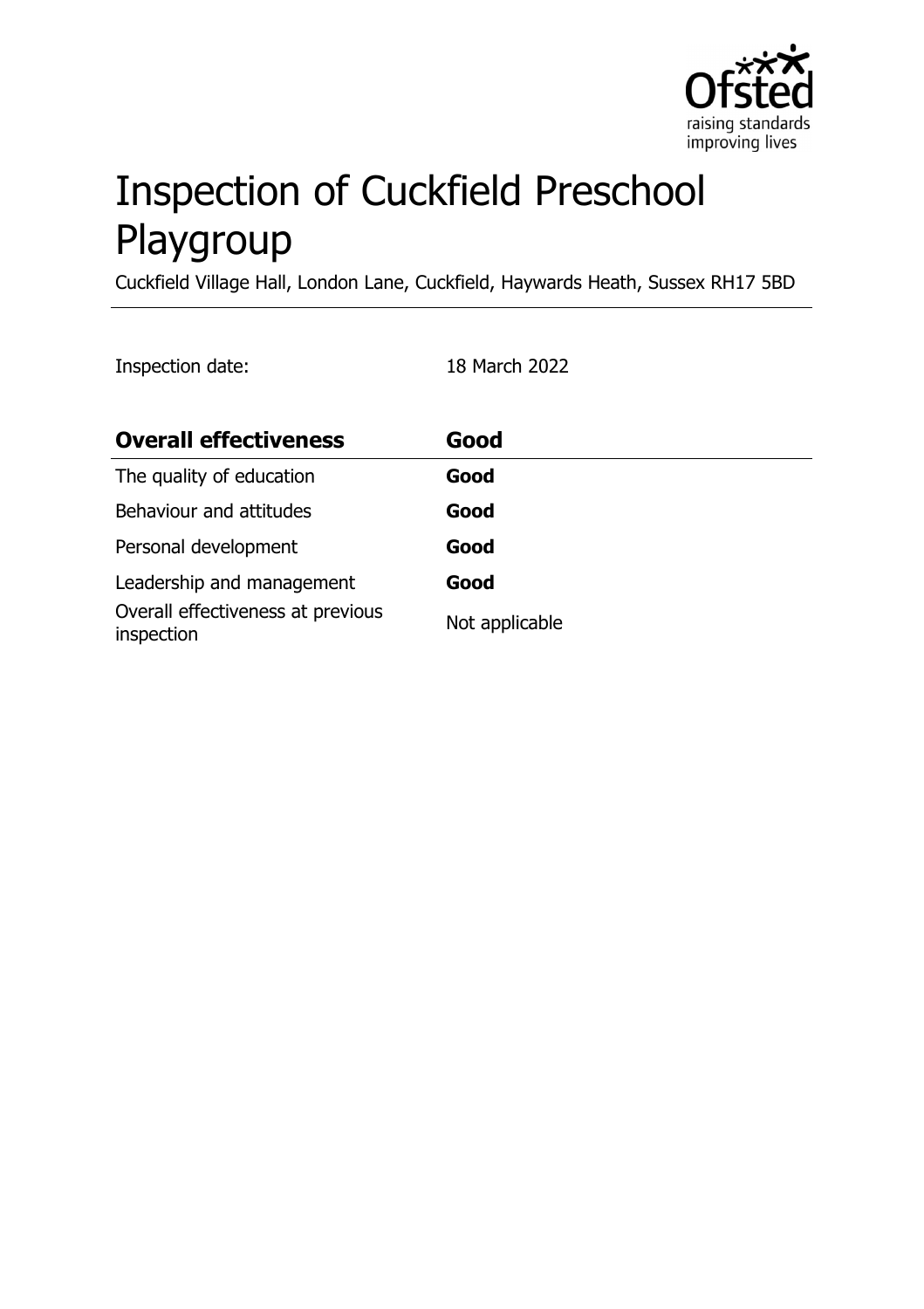

# **What is it like to attend this early years setting?**

#### **The provision is good**

Children arrive at the pre-school excited for their day to begin. They show high levels of confidence and are eager to engage in activities of interest. For example, children enthusiastically roll vehicles down slopes and discover which cars move the fastest. They show good creative skills, build a telescope, and talk about what they might see in the sky.

Children form strong friendships and play well together. They pretend to be doctors and negotiate their different roles. Children design their own name badges, which supports their early literacy skills well. Staff have high expectations for children. Children thrive on their positive praise, and this helps to build on their self-esteem and confidence.

Children show a keen interest in nature. They talk to the inspector about the seeds they have planted and explain that they need the sun and water to grow. Children use tools such as spades, to fill up their wheelbarrows with soil. They build on their stamina as they push the wheelbarrow up the slope to their mud kitchen. Children source their own water and learn to think about volume as they top up their pots and pans. All children make good progress from their starting points.

### **What does the early years setting do well and what does it need to do better?**

- $\blacksquare$  Staff regularly assess children. They know what they want them to learn and create inviting learning experiences that ignite children's curiosity. For example, children pretend to make ice cream. They explore changing textures as they add different materials, such as shaving foam, soil and liquid soap. Children build a water run and willingly take turns to catch water as it flows into different containers. Staff are positive role models and get fully involved in their play. However, at times, in their enthusiasm, staff are a little directive in their interactions with children. They do not challenge children's thinking and problem-solving skills as well as they could.
- $\blacksquare$  Staff promote children's mathematical skills well. Children make marks with a variety of resources, such as rollers, and talk about the patterns they create. They build towers with magnetic bricks and compare differences in size.
- $\blacksquare$  Children who are below expected levels of development are swiftly identified. The special educational needs coordinator works well with parents, staff and other agencies. They agree and work on specific learning aims, to ensure gaps in children's learning close swiftly.
- Children behave well and are kind and considerate to their friends. They actively find the sand timers and negotiate turn taking with little prompting from staff. Children are patient and wait for their turn to use balance bikes, for example. They negotiate space around them and show an awareness of the safety of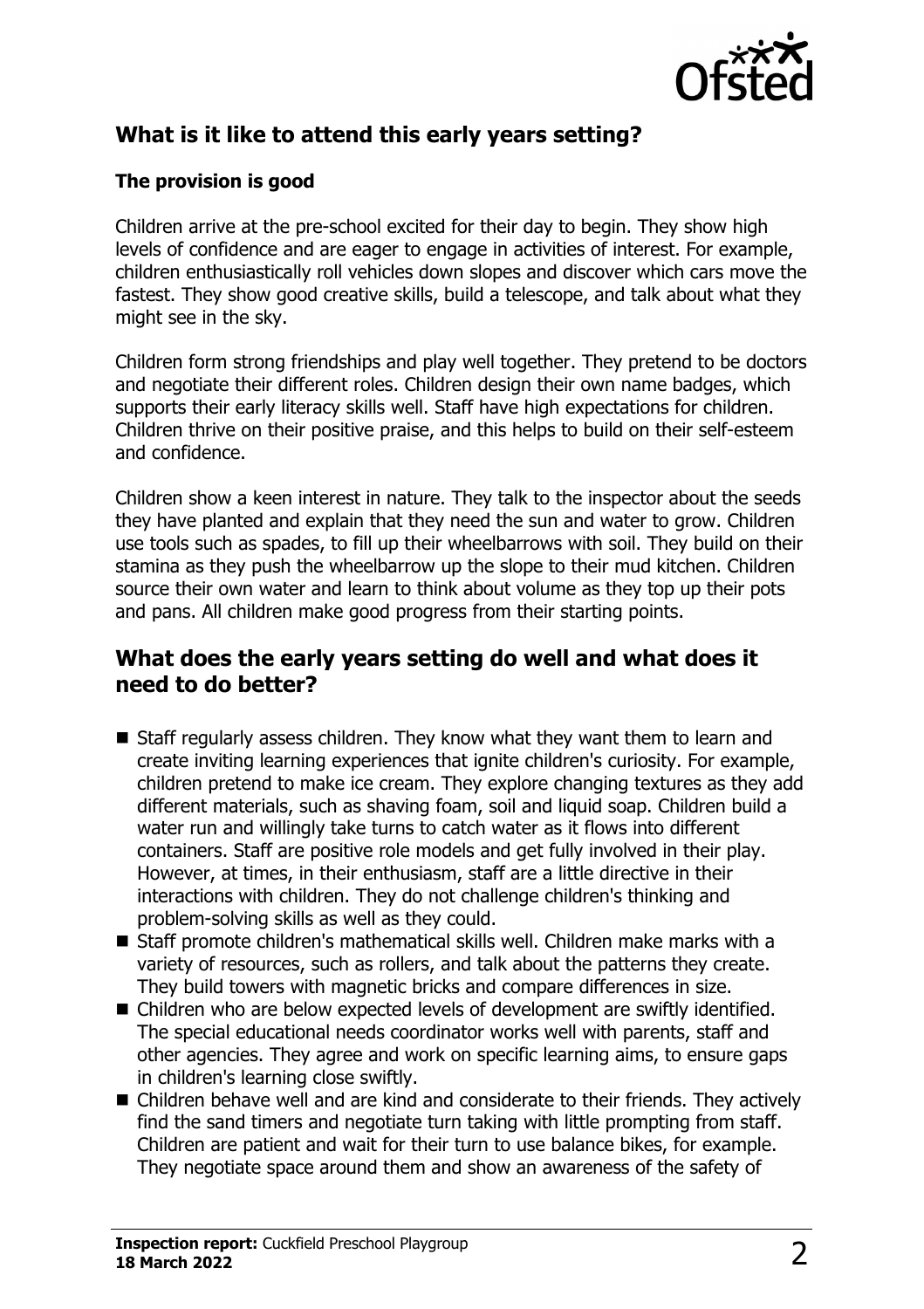

others.

- Staff effectively encourage children's independence. For example, at snack time, children pour their own drinks, select their own fruit, and butter their own bread. Staff use this routine to teach children about the importance of leading a healthy lifestyle. Children learn which foods are healthy and unhealthy and the affects these have on the body.
- $\blacksquare$  Children have wonderful opportunities to explore their local community. For example, they recently took part in a community procession through the village. Children visit the local museum, shops, and local parks. They enjoy outings to the dentist, which helps to build on their understanding of oral hygiene.
- Staff promote children's language and vocabulary well. They provide many opportunities for children to develop their love of reading. Children cuddle up with staff in the cosy book area and retell stories, alongside their friends.
- $\blacksquare$  Partnerships with parents are good. Parents praise the welcoming, friendly and dedicated staff. They say they can see the progress their children are making, especially in their speech, independence and social skills.
- $\blacksquare$  Staff comment they receive high levels of support from the manager. They are provided with regular training and feedback on their practice. All staff are committed to improving the quality of care they provide. The board of trustees understands its responsibilities and actively supports the manager and the staff team.

# **Safeguarding**

The arrangements for safeguarding are effective.

Staff undertake robust risk assessments to promote children's health and safety. They reduce hazards to minimise accidents, closely supervise children, and ensure the premises are secure. Staff have a strong knowledge of child protection issues. They attend regular training and know the possible signs of concern, including indicators that children may be at risk of being radicalised. Staff are aware of the correct procedures to follow when necessary. The management team follows a clear recruitment process to help assess the suitability of staff.

# **What does the setting need to do to improve?**

#### **To further improve the quality of the early years provision, the provider should:**

 $\blacksquare$  develop staff's understanding of how to improve their interactions with children to deepen their engagement in activities and extend their learning even further.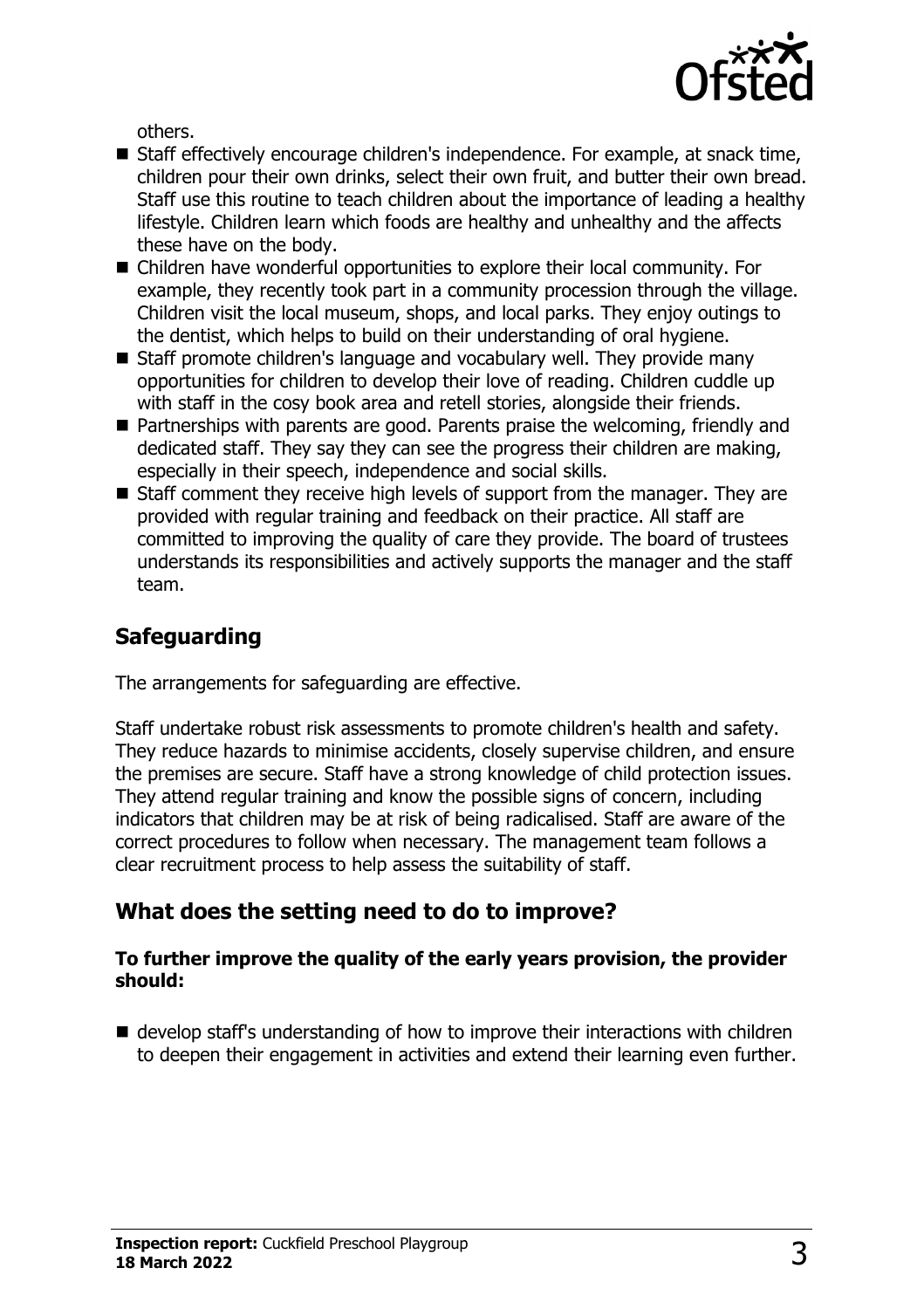

| <b>Setting details</b>                              |                                    |
|-----------------------------------------------------|------------------------------------|
| Unique reference number                             | EY563533                           |
| <b>Local authority</b>                              | <b>West Sussex</b>                 |
| <b>Inspection number</b>                            | 10194279                           |
| <b>Type of provision</b>                            | Childcare on non-domestic premises |
| <b>Registers</b>                                    | Early Years Register               |
| Day care type                                       | Sessional day care                 |
| Age range of children at time of<br>inspection      | $2$ to 4                           |
| <b>Total number of places</b>                       | 30                                 |
| Number of children on roll                          | 31                                 |
| Name of registered person                           | Cuckfield Pre-School Playgroup     |
| <b>Registered person unique</b><br>reference number | RP563532                           |
| <b>Telephone number</b>                             | 01444 450438                       |
| Date of previous inspection                         | Not applicable                     |

# **Information about this early years setting**

Cuckfield Preschool Playgroup registered in 2018. It operates from the Village Hall in Cuckfield, West Sussex. The pre-school operates from 9am to 3pm, Monday to Thursday, and 9am to midday on a Friday, term time only. There are 10 staff. Of these, one holds early years teacher status, one holds a qualified teacher status, two hold level 6 early years qualifications and five hold childcare qualifications at level 3. The provider receives funding to provide free early education for two-, three- and four-year-old children.

# **Information about this inspection**

**Inspector** Jane Franks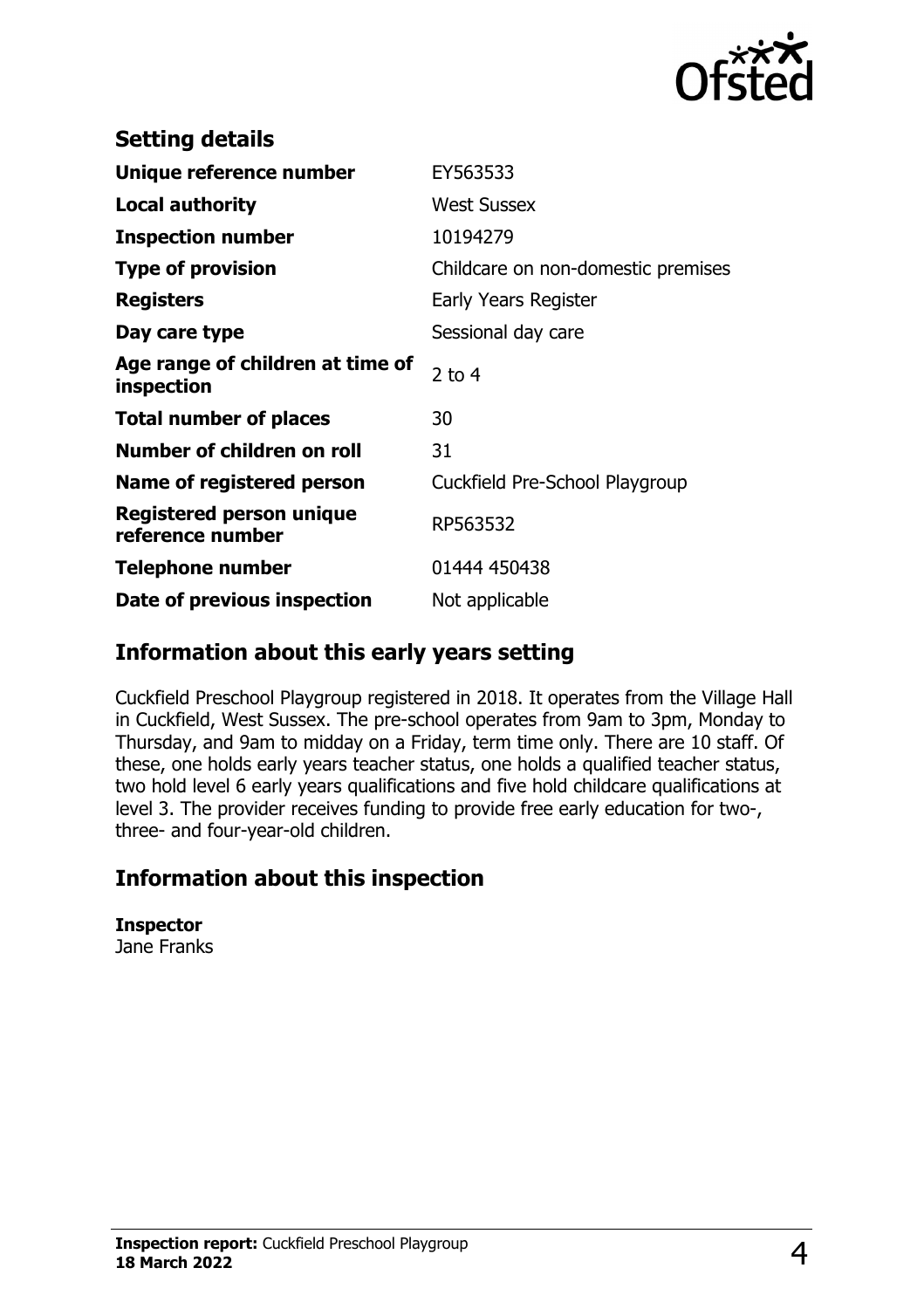

#### **Inspection activities**

- $\blacksquare$  This was the first routine inspection the provider received since the COVID-19 pandemic began. The inspector discussed the impact of the pandemic with the provider and has taken that into account in their evaluation of the provider.
- $\blacksquare$  The inspector carried out a learning walk with the manager. This helped the inspector to understand how the manager organises the early years provision and the curriculum.
- The inspector observed the quality of education indoors and outdoors, and assessed the impact of this on children's learning.
- $\blacksquare$  The manager and inspector carried out a joint observation of an activity.
- $\blacksquare$  The inspector spoke with children, parents and staff during the inspection and took into account their views.
- $\blacksquare$  The inspector held a meeting with the manager, deputy manager and members of the board of trustees. She also looked at various policies and documents, including those related to the suitability and qualifications of staff .

We carried out this inspection under sections 49 and 50 of the Childcare Act 2006 on the quality and standards of provision that is registered on the Early Years Register. The registered person must ensure that this provision complies with the statutory framework for children's learning, development and care, known as the early years foundation stage.

If you are not happy with the inspection or the report, you can [complain to Ofsted](http://www.gov.uk/complain-ofsted-report).